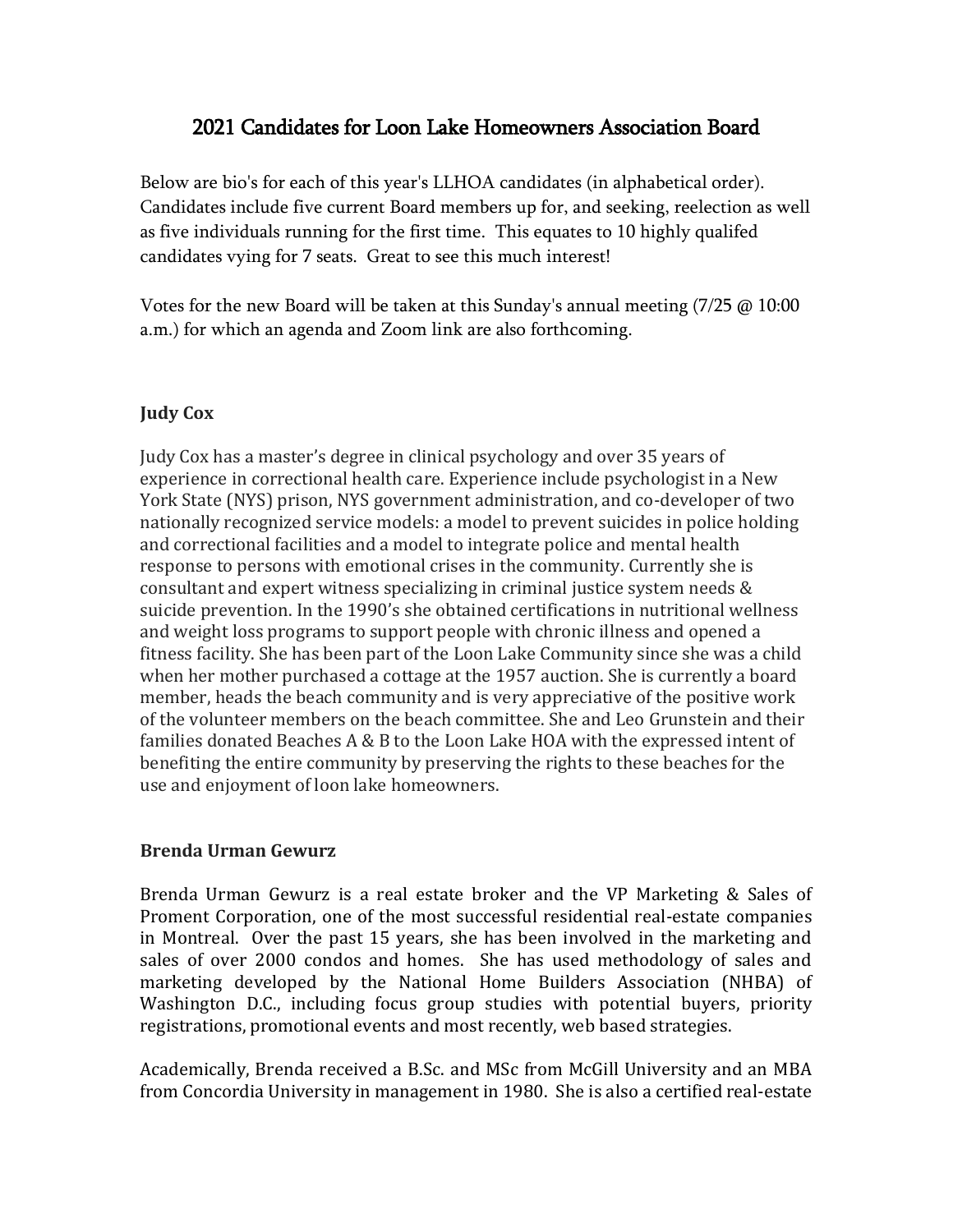broker at the ACAIQ and Montreal real-estate board as well as a certified Marketing Manager from the NHBA.

As a volunteer, Brenda has been very active throughout the community and has held many positions in volunteer organizations.

She is presently a member of the Rendez-Vous D'affaires de L'Île-des-Soeurs, the Foundation de l`hopital de Verdun, the Board of Directors of Federation CJA, an president of Jewish Community Foundation, and secretary of the Loon Lake Hoe Owners Association. She has received the 'Business Personality of the Year award' in 2007 for her involvement in the business development of Verdun. Brenda is married to Samuel Gewurz, a real-estate developer. She and Samuel have three children and 11 grandchildren.

## **Zev Hershtal**

I've been on the LLHOA for 6 years and have been coming to Loon Lake for 48 years (since I married Sybil) for increasingly longer stays in both summer and winter.

I'm a retired Professional Engineer and entrepreneur from Toronto, Canada and have also served as President of the Loon Lake Jewish Center for the past 10 years.

## **Roger Lipsey**

We are somewhat newcomers here--this is our third summer--but I was copresident and really co-founder of a lake board in Sussex County, New Jersey, where we faced major difficulties and litigation with the land owner whose parents, in the 1930s, had created a leasing arrangement for homeowners who were invited to build on the property. Complex! The community there is still intact.

I am a writer (see [rogerlipsey.net\)](http://rogerlipsey.net/), my wife Susan is many things including a skilled gardener. We find the Loon Lake community remarkable, surprising, welcoming. I feel I can offer common sense and a strong protective instinct for community.

## **Carleen Madigan**

Carleen Madigan is an editor who acquires books about self-sufficiency for Storey Publishing. A year-round resident of the Adirondacks, she lives in Merrillsville with her husband, Brett McLeod, and has a cottage on Loon Lake. She is running for a second term on the board and thinks that safeguarding the environmental quality of the lake and its surroundings should be a top priority for the HOA.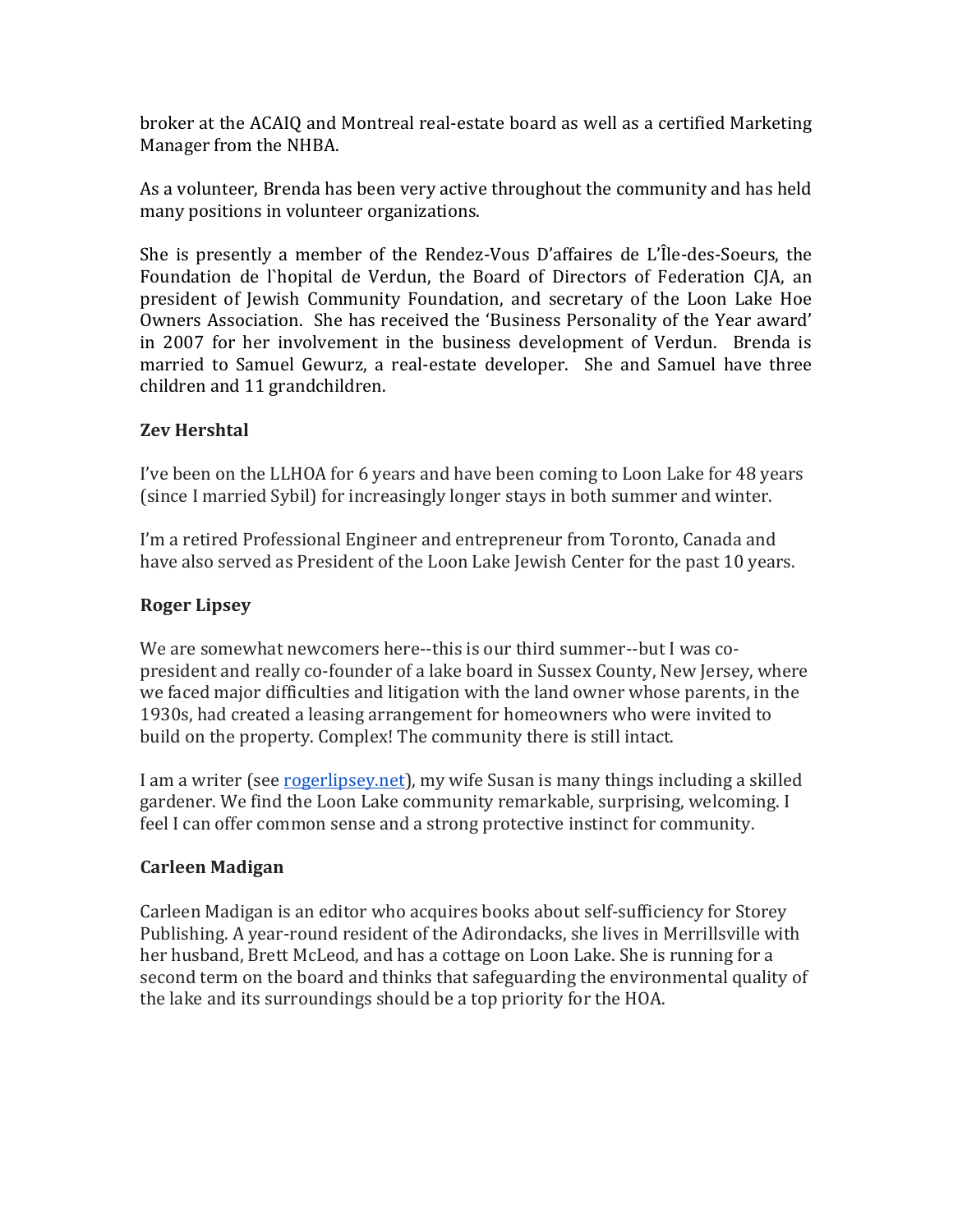#### **Eric Schwartz**

I am interested in becoming an LLHOA Board Member. I've been coming to Loon Lake for over forty years, and recently purchased a cottage on CR 26, with my wife Stacey and two kids - Ella (18) and Shayne (14). We live near New Paltz, NY when not at Loon Lake. I've been a software developer at NY Presbyterian Hospital in NYC for over thirty years.

The HOA's mission of protecting the quality of the lake's natural ecosystem, and promoting a sense of community certainly resonates with me. My prior volunteer experience includes: organizer of a 'StartupHV' - a tech startup meetup in the Hudson Valley, a founding member of 'New Paltz Arts in the Schools Association' (NPASA), moderator of 'New Paltz School Talk' Facebook Group with  $\sim$ 1,800 members, and supporting several school board member election campaigns.

#### **Karl Beckwith Smith**

Artist Born in Saranac Lake Part time Loon Laker since 1978 Restorationist and Caretaker of the Caddie House Loon Lake Historian Love Loon Lake and want to help preserve its heritage and environment Interested in fairness and equality Diversity and inclusiveness Some experience with Boards and HOAs Willing to address the challenges that lay ahead

#### **Peter Trout**

Peter recently retired from his administrative position for a mental health not-forprofit, where he oversaw community based treatment, rehabilitation and housing programs/services for children, families and adults. He was also the Director of Community Services in Clinton County for several years. He holds graduate degrees in Rehabilitation Counseling and Public Administration (Healthcare tract). Peter lives full time on Garden Road at Loon Lake from April through October, in the camp that has been in his wife's (Sarah) family since 1957.

Peter's interest in joining the HOA Board is threefold: preserving the pristine quality of the lake; ensuring that ALL families fully enjoy the lake and the surrounding Adirondacks; and improving the communication amongst the community. Loon Lake has been a secret, serene wonderland for decades. As the outside world discovers our hidden gem, Peter feels the HOA has new challenges that threaten this serenity and that he could assist in developing creative solutions to preserve the quality of life at Loon Lake that we love.